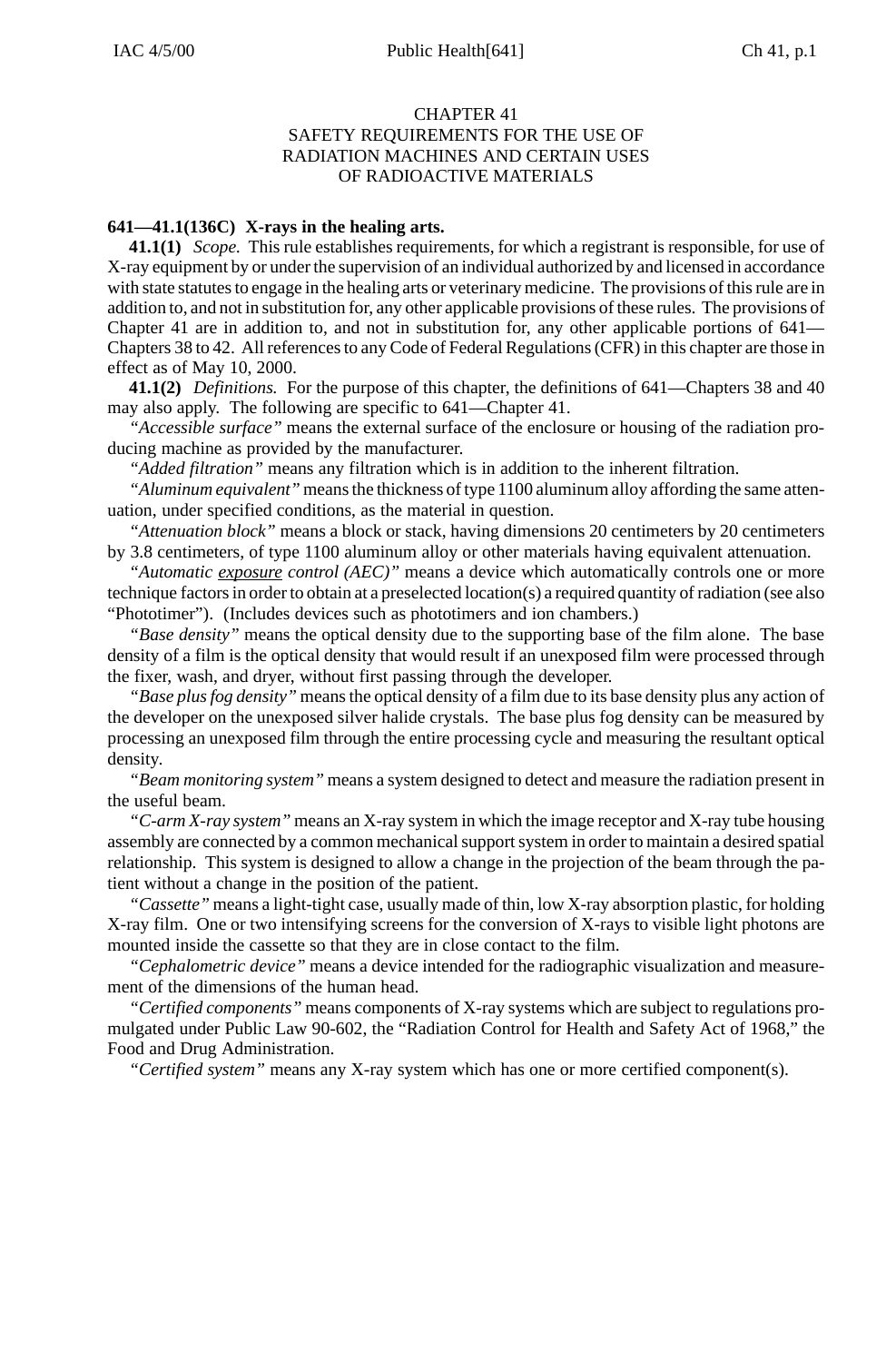*"Coefficient of variation"* or *"C"* means the ratio of the standard deviation to the mean value of a population of observations. It is estimated using the following equation:

$$
C = \frac{s}{\overline{x}} = \frac{1}{\overline{x}} \left[ \begin{array}{ccc} n & (x_i - \overline{x})^2 \\ \sum_{i = 1} & n - 1 \end{array} \right]^{1/2}
$$
 where:  

$$
\sum_{i = 1}^{S} \sum_{n = 1}^{S} \sum_{i = 1}^{S} \sum_{j = 1}^{S} \sum_{i = 1}^{S} \sum_{j = 1}^{S} \sum_{j = 1}^{S} \sum_{j = 1}^{S} \sum_{j = 1}^{S} \sum_{j = 1}^{S} \sum_{j = 1}^{S} \sum_{j = 1}^{S} \sum_{j = 1}^{S} \sum_{j = 1}^{S} \sum_{j = 1}^{S} \sum_{j = 1}^{S} \sum_{j = 1}^{S} \sum_{j = 1}^{S} \sum_{j = 1}^{S} \sum_{j = 1}^{S} \sum_{j = 1}^{S} \sum_{j = 1}^{S} \sum_{j = 1}^{S} \sum_{j = 1}^{S} \sum_{j = 1}^{S} \sum_{j = 1}^{S} \sum_{j = 1}^{S} \sum_{j = 1}^{S} \sum_{j = 1}^{S} \sum_{j = 1}^{S} \sum_{j = 1}^{S} \sum_{j = 1}^{S} \sum_{j = 1}^{S} \sum_{j = 1}^{S} \sum_{j = 1}^{S} \sum_{j = 1}^{S} \sum_{j = 1}^{S} \sum_{j = 1}^{S} \sum_{j = 1}^{S} \sum_{j = 1}^{S} \sum_{j = 1}^{S} \sum_{j = 1}^{S} \sum_{j = 1}^{S} \sum_{j = 1}^{S} \sum_{j = 1}^{S} \sum_{j = 1}^{S} \sum_{j = 1}^{S} \sum_{j = 1}^{S} \sum_{j = 1}^{S} \sum_{j = 1}^{S} \sum_{j = 1}^{S} \sum_{j = 1}^{S} \sum_{j = 1}^{S} \sum_{j = 1}^{S} \sum_{j = 1}^{S} \sum_{j = 1}^{S} \sum_{j = 1}^{S} \sum_{j = 1}^{S} \sum_{j = 1}^{S} \sum_{j = 1}^{S} \sum_{j = 1}^{S} \sum_{j =
$$

*"Computed tomography"* means the production of a tomogram by the acquisition and computer processing of X-ray transmission data.

*"Control chart"* means a chart used to record (and control) the results of quality control testing as a function of time.

*"Control limit"* means the range of variation on a control chart beyond which action must be taken to correct the results of quality control testing.

*"Control panel"* (see X-ray control panel).

*"Cooling curve"* means the graphical relationship between heat units stored and cooling time.

*"CT"* (see "Computed tomography").

*"Dead-man switch"* means a switch so constructed that a circuit closing contact can be maintained only by continuous pressure on the switch by the operator.

*"Dedicated mammography equipment"* means X-ray systems designed specifically for breast imaging, providing optimum imaging geometry, a device for breast compression and low dose exposure that can generate reproducible images of high quality.

*"Densitometer"* means an instrument which measures the degree of blackening (or radiographic density) of film due to radiation or light by measuring the ratio of the light intensity incident on the film to the light intensity transmitted by the film.

*"Detents"* means mechanical settings that limit or prevent the motion or rotation of an X-ray tube, cassette assembly, or image receptor system.

*"Developer"* means a chemical solution (alkaline) that changes the latent image (exposed silver halide crystals) on a film to a visible image composed of minute masses of black metallic silver.

*"Developer replenishment"* means the process, occurring as film travels past a certain point in the processor, triggering the activation of a pump, whereby fresh developer is added in small amounts to the solution in the developer tank of the processor. The purpose is to maintain the proper alkalinity, chemical activity, and level of solution in the developer tank.

*"Diagnostic mammography"* means mammography performed on an individual who, by virtue of symptoms or physical findings, is considered to have a substantial likelihood of having breast disease.

*"Diagnostic source assembly"* means the tube housing assembly with a beam-limiting device attached.

*"Direct scattered radiation"* means that scattered radiation which has been deviated in direction only by materials irradiated by the useful beam (see "Scattered radiation").

*"Entrance exposure rate"* means the exposure free in air per unit time at the point where the center of the useful beam enters the patient.

*"Equipment"* (see "X-ray equipment").

*"Field emission equipment"* means equipment which uses an X-ray tube in which electron emission from the cathode is due solely to the action of an electric field.

*"Filter"* means material placed in the useful beam to preferentially absorb selected radiations.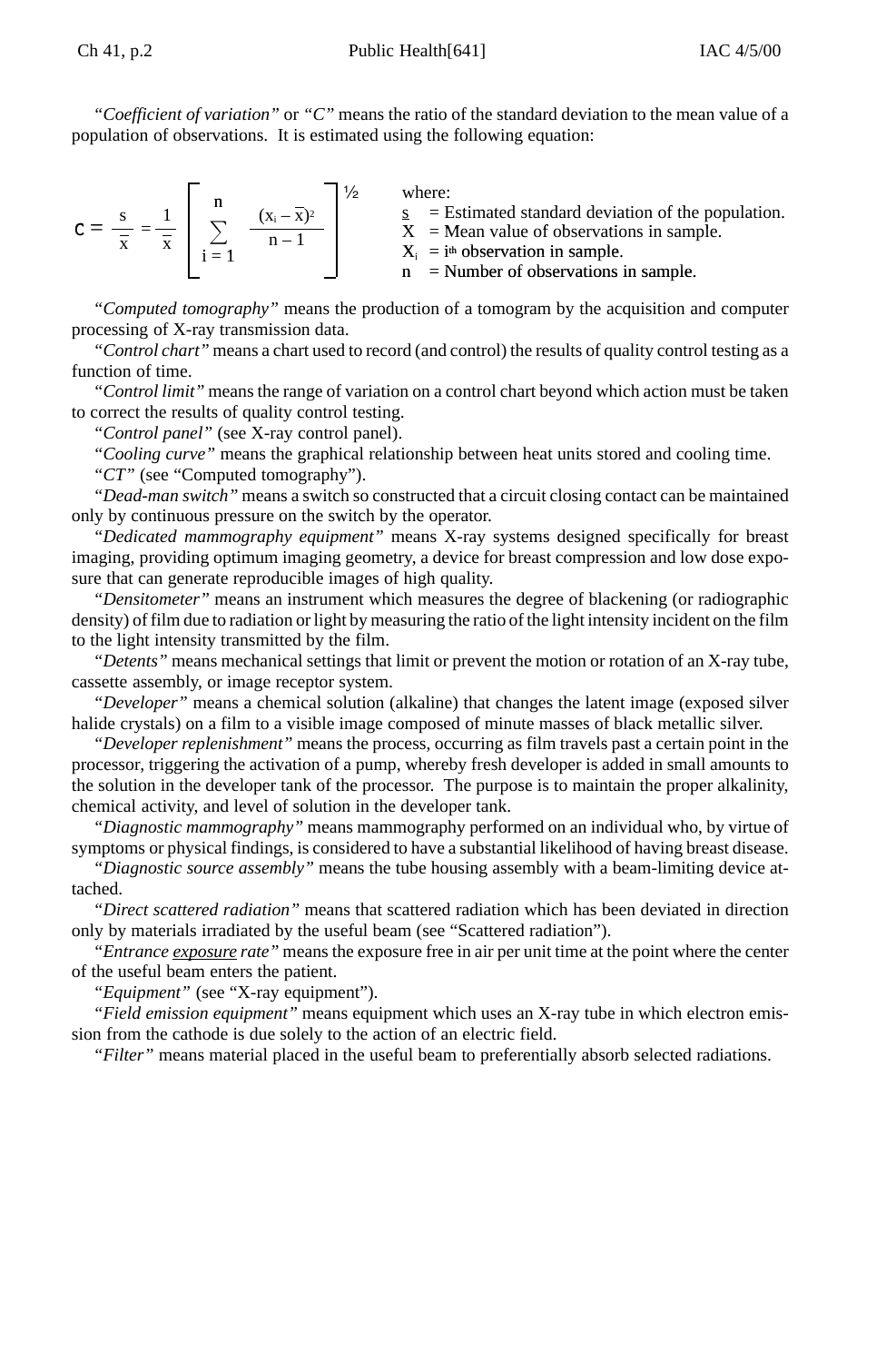*"Fixer"* means a chemical solution (acidic) which removes the unexposed and undeveloped silver halide crystals from film so it will not discolor or darken with age or exposure to light. Fixer also hardens the gelatin containing the black metallic silver so film may be dried and resist damage from abrasions.

*"Fixer retention"* means the inadequate removal of fixer from the film by the water in the wash tank of the processor. Retained fixer causes eventual brown discoloration of the radiograph.

*"Fluoroscopic imaging assembly"* means a subsystem in which X-ray photons produce a visual image. It includes the image receptor(s) such as the image intensifier and spot-film device, electrical interlocks, if any, and structural material providing linkage between the image receptor and diagnostic source assembly.

*"Focal spot (actual)"* means the area projected on the anode of the X-ray tube bombarded by the electrons accelerated from the cathode and from which the useful beam originates.

*"Focal spot size"* means the area of the target or anode that is bombarded by electrons from the cathode of the X-ray tube to produce X-rays. The smaller the focal spot, the better the limited spatial resolution of the X-ray system, especially in magnification mammography.

*"Fog"* means the density added to a radiograph due to unwanted action of the developer on the unexposed silver halide crystals or by light, radiation, chemical, or heat exposure during storage, handling, and processing.

*"General purpose radiographic X-ray system"* means any radiographic X-ray system which, by design, is not limited to radiographic examination of specific anatomical regions.

*"Gonad shield"* means a protective barrier for the testes or ovaries.

*"Healing arts screening"* means the testing of human beings using X-ray machines for the detection or evaluation of health indications when such tests are not specifically and individually ordered by an individual authorized under 41.1(3)*"a"*(7)*.*

*"Heat unit"* means a unit of energy equal to the product of the peak kilovoltage, milliamperes, and seconds, i.e.,  $kVp \times mA \times$  second.

*"Image contrast"* means the amount of radiographic density difference between adjacent areas resulting from a fixed amount of attentuation difference or light exposure difference.

*"Image intensifier"* means a device, installed in its housing, which instantaneously converts an Xray pattern into a corresponding light image of higher energy intensity.

*"Image noise"* See "Radiographic noise."

*"Image quality"* means the overall clarity and detail of a radiographic image. Limiting spatial resolution (or resolving power), image sharpness, and image contrast are three common measures of image quality.

*"Image receptor"* means any device, such as a fluorescent screen or radiographic film, which transforms incident X-ray photons either into a visible image or into another form which can be made into a visible image by further transformations.

*"Image sharpness"* means the overall impression of detail and clarity in a radiographic image.

*"Inherent filtration"* means the filtration of the useful beam provided by the permanently installed components of the tube housing assembly.

*"Kilovolts peak"* (see "Peak tube potential").

*"kVp"* (see "Peak tube potential").

*"kWs"* means kilowatt second.

*"Leakage technique factors"* means the technique factors associated with the diagnostic or therapeutic source assembly which are used in measuring leakage radiation. They are defined as follows:

*a.* For diagnostic source assemblies intended for capacitor energy storage equipment, the maximum-rated peak tube potential and the maximum-rated number of exposures in an hour for operation at the maximum-rated peak tube potential with the quantity of charge per exposure being 10 millicoulombs, i.e., 10 milliampere seconds, or the minimum obtainable from the unit, whichever is larger.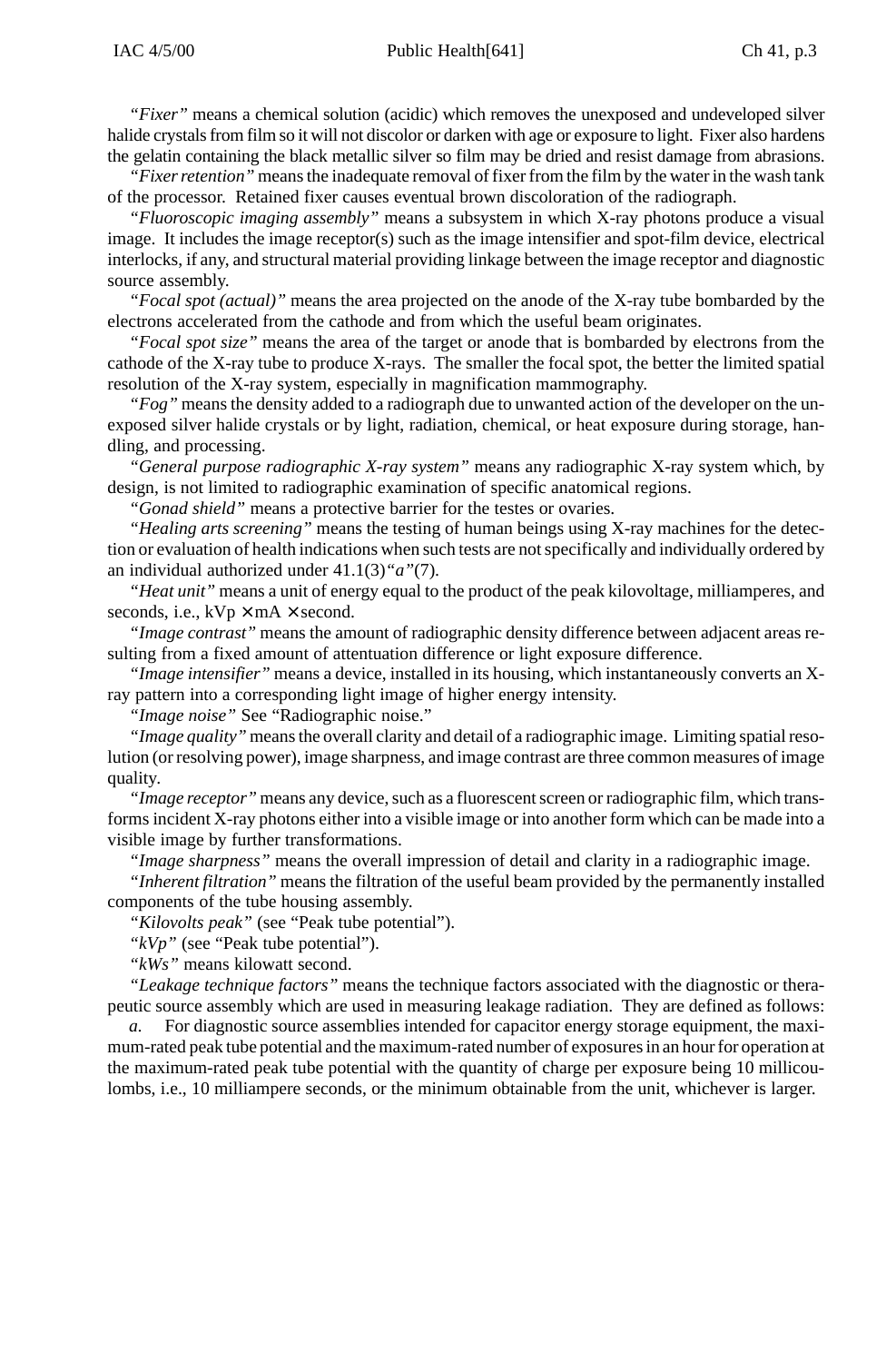hour for operation at the maximum-rated peak tube potential. For all other diagnostic or therapeutic source assemblies, the maximum-rated peak tube potential and the maximum-rated continuous tube current for the maximum-rated peak tube potential.

"*Linear attenuation coefficient*" or "µ" means the quotient of dN/N divided by dl when dN/N is the fraction of uncharged ionizing radiation that experience interactions in traversing a distance dl in a specified material.

*"Line-voltage regulation"* means the difference between the no-load and the load line potentials expressed as a percent of the load line potential. It is calculated using the following equation:

Percent line-voltage regulation =  $100 (V<sub>n</sub>-V<sub>1</sub>)/V<sub>1</sub>$ 

where

 $V_n = No$ -load line potential and

 $V_1$  = Load line potential.

*"mAs"* means milliampere second.

*"Maximum line current"* means the root-mean-square current in the supply line of an X-ray machine operating at its maximum rating.

*"Mobile X-ray equipment"* (see "X-ray equipment").

*"PBL"* (see "Positive beam limitation").

*"Phototimer"* means a method for controlling radiation exposures to image receptors by the amount of radiation which reaches a radiation-monitoring device(s). The radiation-monitoring device(s) is part of an electronic circuit which controls the duration of time the tube is activated (see "Automatic exposure control").

*"PID"* (see "Position indicating device").

*"Portable X-ray equipment"* (see "X-ray equipment").

*"Position indicating device"* means a device on dental X-ray equipment used to indicate the beam position and to establish a definite source-surface (skin) distance. It may or may not incorporate or serve as a beam-limiting device.

*"Positive beam limitation"* means the automatic or semiautomatic adjustment of an X-ray beam to the size of the selected image receptor, whereby exposures cannot be made without such adjustment.

*"Processor"* means an automated device which transports film in a controlled manner by a system of rollers through specialized sections where developing, fixing, washing, and drying of the film occur.

*"Protective apron"* means an apron made of radiation-absorbing materials used to reduce radiation exposure.

*"Protective glove"* means a glove made of radiation-absorbing materials used to reduce radiation exposure.

*"Quality assurance"* means the overall program of testing and maintaining the highest possible standards of quality in the acquisition and interpretation of radiographic images.

*"Quality control"* means the actual process of testing and maintaining the highest possible standards of quality in equipment performance and the acquisition and interpretation of radiographic images.

*"Radiation therapy simulation system"* means a radiographic or fluoroscopic X-ray system intended for localizing the volume to be exposed during radiation therapy and confirming the position and size of the therapeutic irradiation field.

*"Radiograph"* means an image receptor on which the image is created directly or indirectly by an X-ray pattern and results in a permanent record.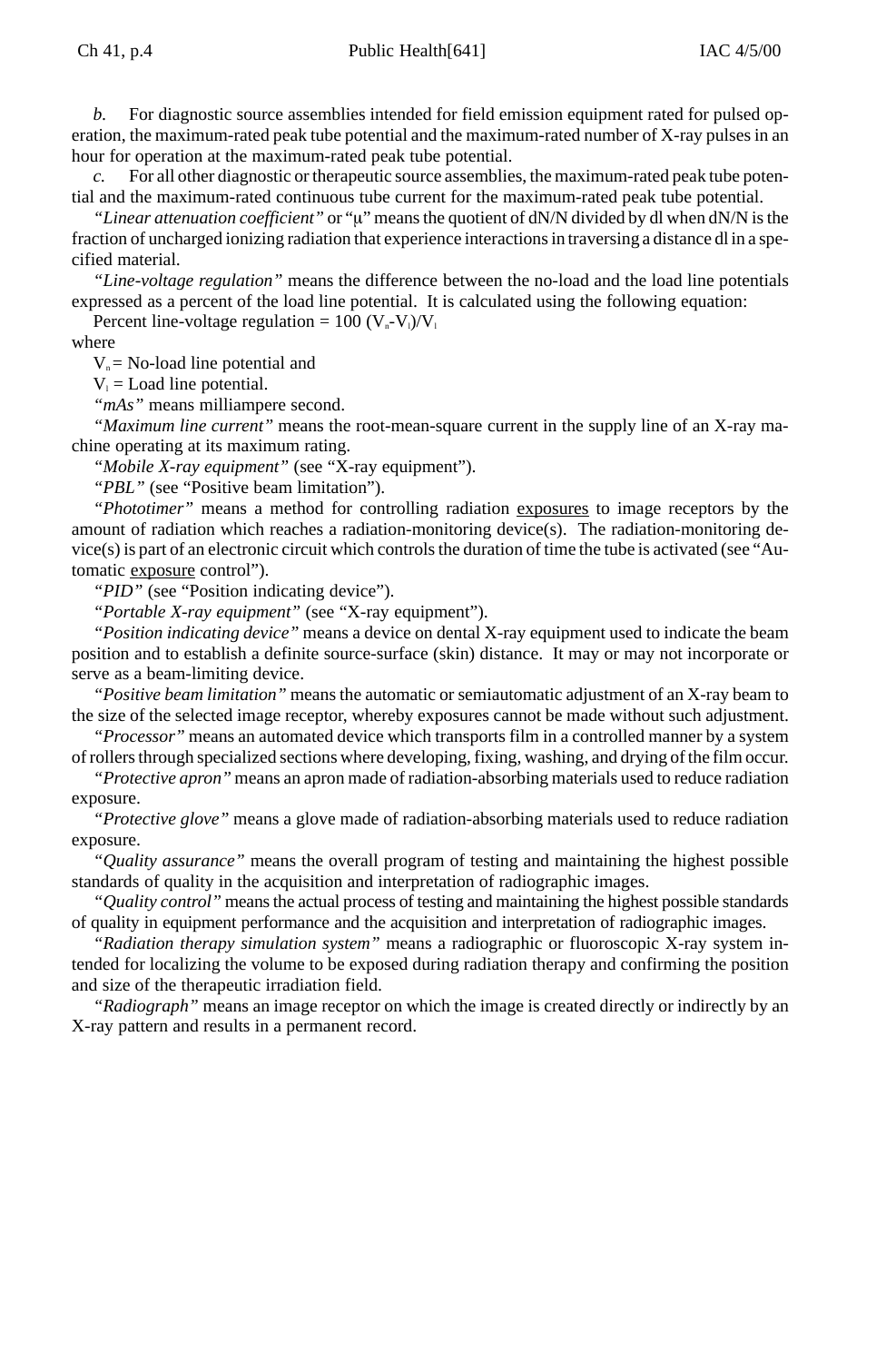*"Radiographic contrast"* means the magnitude of optical density difference between structures of interest and their surroundings, or between areas of film receiving different amount of X-ray or visible light exposure.

*"Radiographic noise"* means unwanted fluctuations in optical density on the screen-film image. *"Rating"* means the operating limits as specified by the component manufacturer.

*"Recording"* means producing a permanent form of an image resulting from X-ray photons.

*"Repeat (or reject) analysis"* means a systematic approach to determine the causes for radiographs being discarded or repeated, or both.

*"Replenishment rate"* means the amount of chemicals added in order to maintain the proper chemical activity of developer and fixer solutions.

*"Response time"* means the time required for an instrument system to reach 90 percent of its final reading when the radiation-sensitive volume of the instrument system is exposed to a step change in radiation flux from zero sufficient to provide a steady state midscale reading.

*"Safelight"* means a source of minimal visible light in a darkroom, produced at frequencies (colors) to which the film is insensitive, protecting the film from unwanted exposure (fog) while allowing personnel to function more efficiently and safely.

*"Screen"* means microscopic phosphor crystals on a plastic support used in conjunction with either single or double emulsion film; the screen emits visible light when exposed to X-radiation, creating a latent image on X-ray film.

*"Screen-film combination"*means a particular intensifying screen used with a particular type of film. Care must be taken to match the number of screens (one or two) to the number of emulsions coating the film and to match the light output spectrum of the screen to the light sensitivity of the film.

*"Screen-film contact"* means the close proximity of the intensifying screen to the emulsion of the film, necessary in order to achieve a sharp image on the film.

*"Sensitometer"* means a device used to reproducibly expose a piece of film to a number of different levels of light intensity.

*"Sensitometric strip"* means a sheet of film exposed by a sensitometer, resulting in a gray scale range. Such strips are used to measure the range of densities, from minimum to maximum, resulting from a reproducible set of exposures.

*"Sensitometry"* means a quantitative measurement of the response of film to exposure and development. Sensitometry is used to test the processor setup and stability.

*"SID"* (see "Source-image receptor distance").

*"Source"* means the focal spot of the X-ray tube.

*"Source-image receptor distance"* means the distance from the source to the center of the input surface of the image receptor.

*"Spot check"* means a procedure which is performed to ensure that a previous calibration continues to be valid.

*"Spot film"* means a radiograph which is made during a fluoroscopic examination to permanently record conditions which exist during that fluoroscopic procedure.

*"Spot-film device"* means a device intended to transport or position a radiographic image receptor between the X-ray source and fluoroscopic image receptor. It includes a device intended to hold a cassette over the input end of an image intensifier for the purpose of making a radiograph.

*"Stationary X-ray equipment"* (see "X-ray equipment").

*"Technique factors"* means the following conditions of operation:

*a.* For capacitor energy storage equipment, peak tube potential in kV and quantity of charge in mAs;

*b.* For field emission equipment rated for pulsed operation, peak tube potential in kV, and number of X-ray pulses;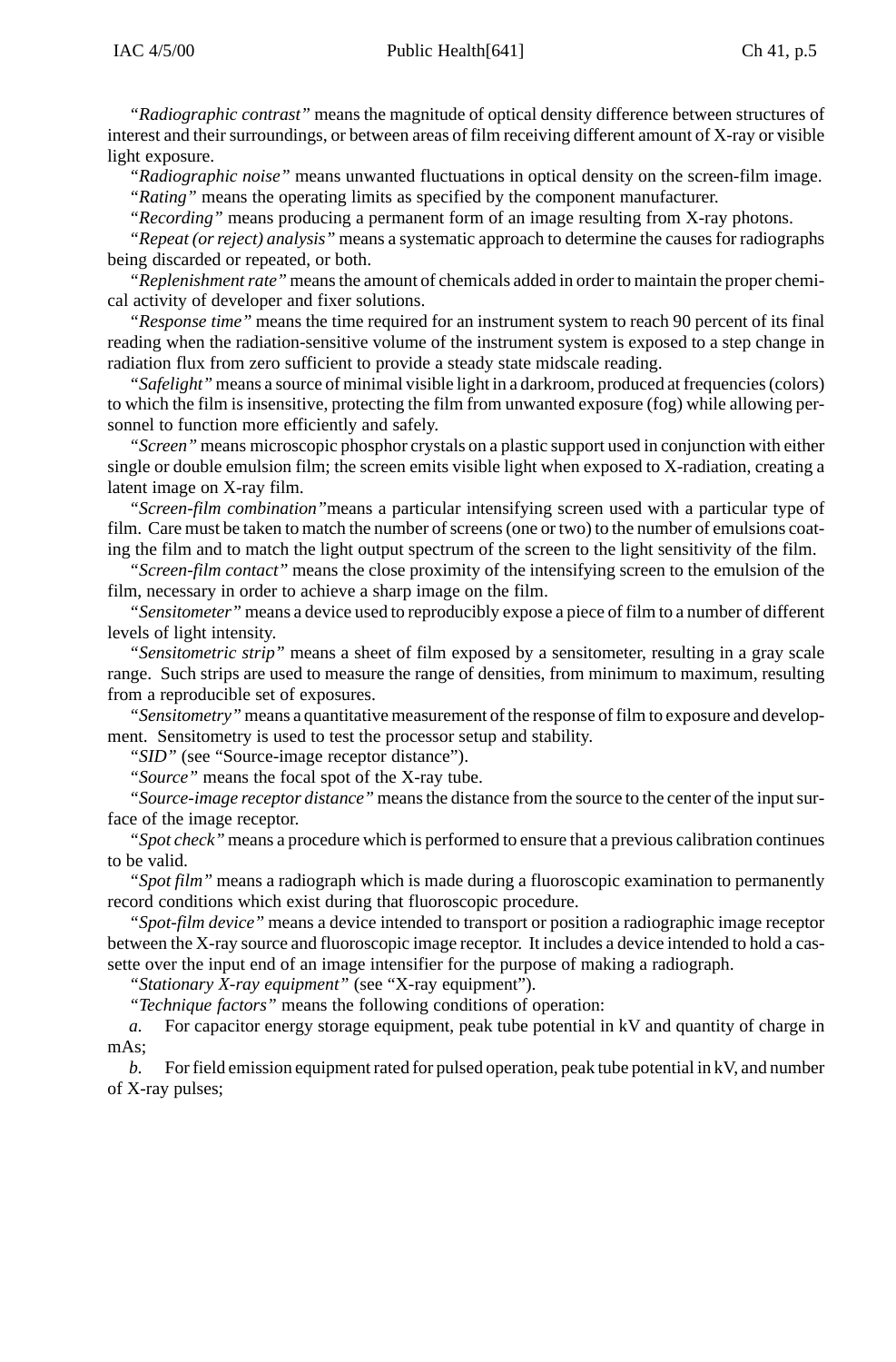*c.* For CT X-ray systems designed for pulsed operation, peak tube potential in kV, scan time in seconds, and either tube current in mA, X-ray pulse width in seconds, and the number of X-ray pulses per scan, or the product of tube current, X-ray pulse width, and the number of X-ray pulses in mAs;

*d.* For CT X-ray systems not designed for pulsed operation, peak tube potential in kV, and either tube current in mA and scan time in seconds, or the product of tube current and exposure time in mAs and the scan time when the scan time and exposure time are equivalent; and

For all other equipment, peak tube potential in kV, and either tube current in mA and exposure time in seconds, or the product of tube current and exposure time in mAs.

*"Tomogram"* means the depiction of the X-ray attenuation properties of a section through the body.

*"Tube rating chart"* means the set of curves which specify the rated limits of operation of the tube in terms of the technique factors.

*"Useful beam"* means the radiation emanating from the tube housing port or the radiation head and passing through the aperture of the beam-limiting device when the exposure controls are in a mode to cause the system to produce radiation.

*"Variable-aperture beam-limiting device"* means a beam-limiting device which has capacity for stepless adjustment of the X-ray field size at a given SID.

*"Viewbox"* means a device by which a uniform field of white light is transmitted through an X-ray so that the image on the film may be seen.

*"Visible area"* means that portion of the input surface of the image receptor over which incident X-ray photons are producing a visible image.

*"X-ray control panel"* means a device which controls input power to the X-ray high-voltage generator and the X-ray tube. It includes equipment such as timers, phototimers, automatic brightness stabilizers, and similar devices, which control the technique factors of an X-ray exposure.

*"X-ray equipment"* means an X-ray system, subsystem, or component thereof. Types of X-ray equipment are as follows:

*a. "Mobile X-ray equipment"* means X-ray equipment mounted on a permanent base with wheels or casters for moving while completely assembled.

*b. "Portable X-ray equipment"* means X-ray equipment designed to be hand-carried.

*c. "Stationary X-ray equipment"* means X-ray equipment which is installed in a fixed location. *"X-ray exposure control"* means a device, switch, button or similar means by which an operator initiates or terminates the radiation exposure. The X-ray exposure control may include such associated equipment as timers and backup timers.

*"X-ray field"* means that area of the intersection of the useful beam and any one of the set of planes parallel to and including the plane of the image receptor, whose perimeter is the locus of points at which the exposure rate is one-fourth of the maximum in the intersection.

*"X-ray high-voltage generator"* means a device which transforms electrical energy from the potential supplied by the X-ray control to the tube operating potential. The device may also include means for transforming alternating current to direct current, filament transformers for the X-ray tube(s), highvoltage switches, electrical protective devices, and other appropriate elements.

*"X-ray system"* means an assemblage of components for the controlled production of X-rays. It includes minimally an X-ray high-voltage generator, an X-ray control, a tube housing assembly, a beam-limiting device, and the necessary supporting structures. Additional components which function with the system are considered integral parts of the system.

*"X-ray table"* means a patient support device with its patient support structure (tabletop) interposed between the patient and the image receptor during radiography or fluoroscopy. This includes, but is not limited to, any stretcher equipped with a radiolucent panel and any table equipped with a cassette tray (or bucky), cassette tunnel, image intensifier, or spot-film device beneath the tabletop.